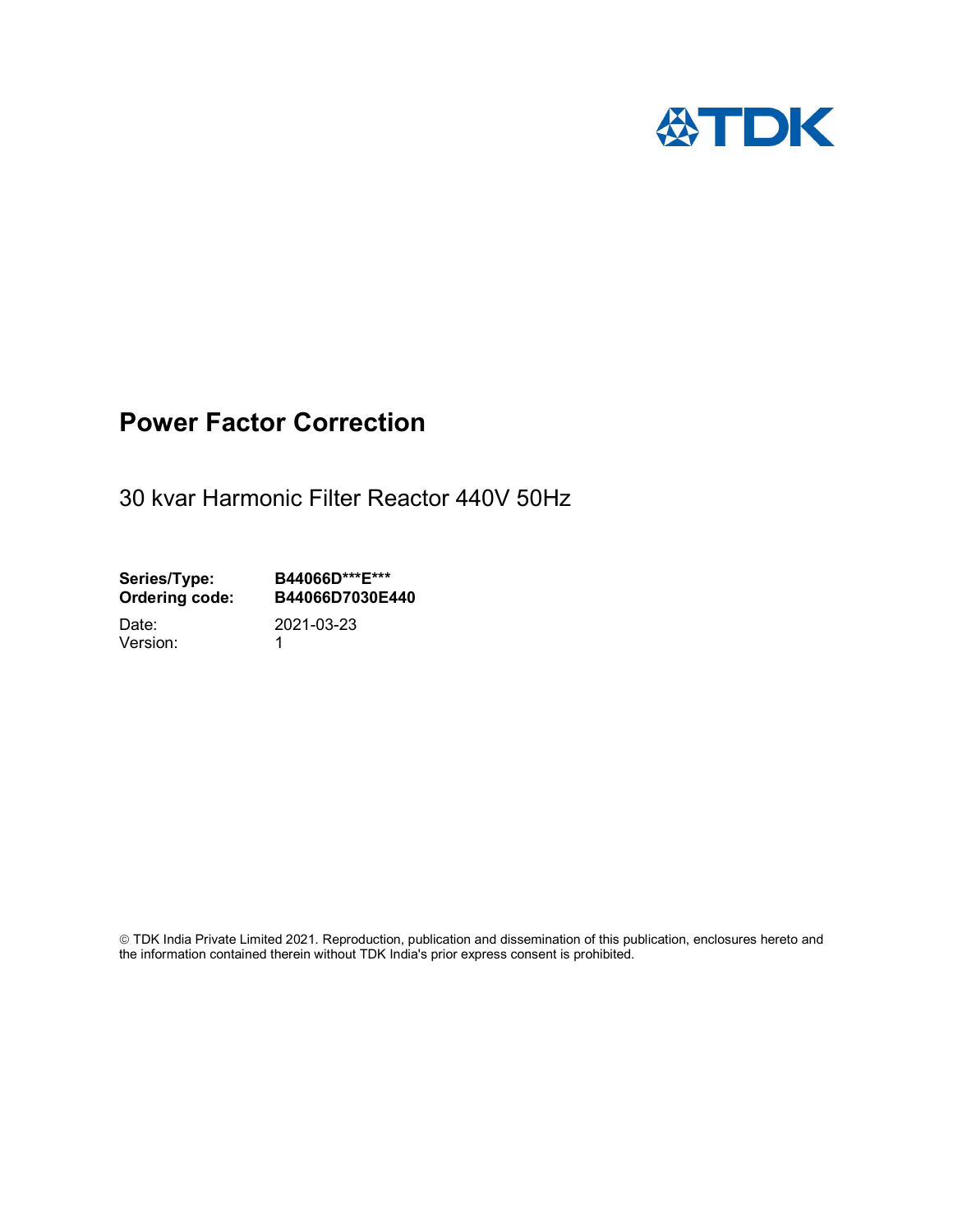

# Power Factor Correction and Content of the Content of the B44066D7030E440

# 30 kvar Harmonic Filter Reactor 440V 50Hz BA4066D\*\*\*E\*\*\*

### **Characteristics**

- $H$  Highest linearity
- Temperature control via micro switch in inner coil
- $\blacksquare$  Highest life time by high quality materials
- **Low losses**
- $\blacksquare$  High overloading capability
- Safety device, temperature micro switch
- **Aluminium foil winding**
- **Low noise**



| Technical data                                  |                |                          |
|-------------------------------------------------|----------------|--------------------------|
| De-tuning factor p                              | $\overline{7}$ | $\%$                     |
| Effective filter output $Q_C$                   | 30             | kvar                     |
| Rated voltage $V_R$ <sup>1)</sup>               | 440            | V                        |
| Rated frequency f                               | 50             | Hz                       |
| Ambient temperature / Insulation class          | 40 / H         | $^{\circ}C$              |
| Capacitance C delta (tot.)                      | 458.7          | μF                       |
| Inductivity L                                   | $3 \cdot 1.55$ | mH                       |
| Fundamental current 11 <sup>3)</sup>            | 41.73          | A                        |
| Linear up to $4$ )                              | 68.10          | A                        |
| Effective current $IRMS$ <sup>2)</sup>          | 44.68          | A                        |
| Rated harmonic voltages (3rd/5th/7th/11th/13th) | 0.5/6/5/3.5/3  | %                        |
| Temperature protection (NC)                     | yes            | $\overline{\phantom{0}}$ |
| Total losses $P_D$                              | 135            | W                        |
| Total weight                                    | 17             | kg                       |

<sup>1)</sup> Voltage rise up to 106% of rated voltage is considered in current  $I_{\text{eff}}$ .

<sup>2)</sup>  $I_{eff} = \sqrt{(I_1^2 + I_3^2 + ... I_x^2)}$ 

<sup>3)</sup>  $11 = 1.06$   $\cdot$   $I_R$  ( $I_R$  = Capacitor current 50Hz)

<sup>4)</sup> Linear current =  $1.73$   $\cdot$  I<sub>R</sub> (I<sub>R</sub> = Capacitor current 50Hz)

### **Connection**

| Line                | l 1U1-1V1-1W1       |
|---------------------|---------------------|
| Capacitors          | l 1U2-1V2-1W2       |
| Temperature control | <u> 4 ຕ</u><br>ے- ا |

## Reference standard IEC60076-6

CAP FILM ES PFC PM 2021-03-23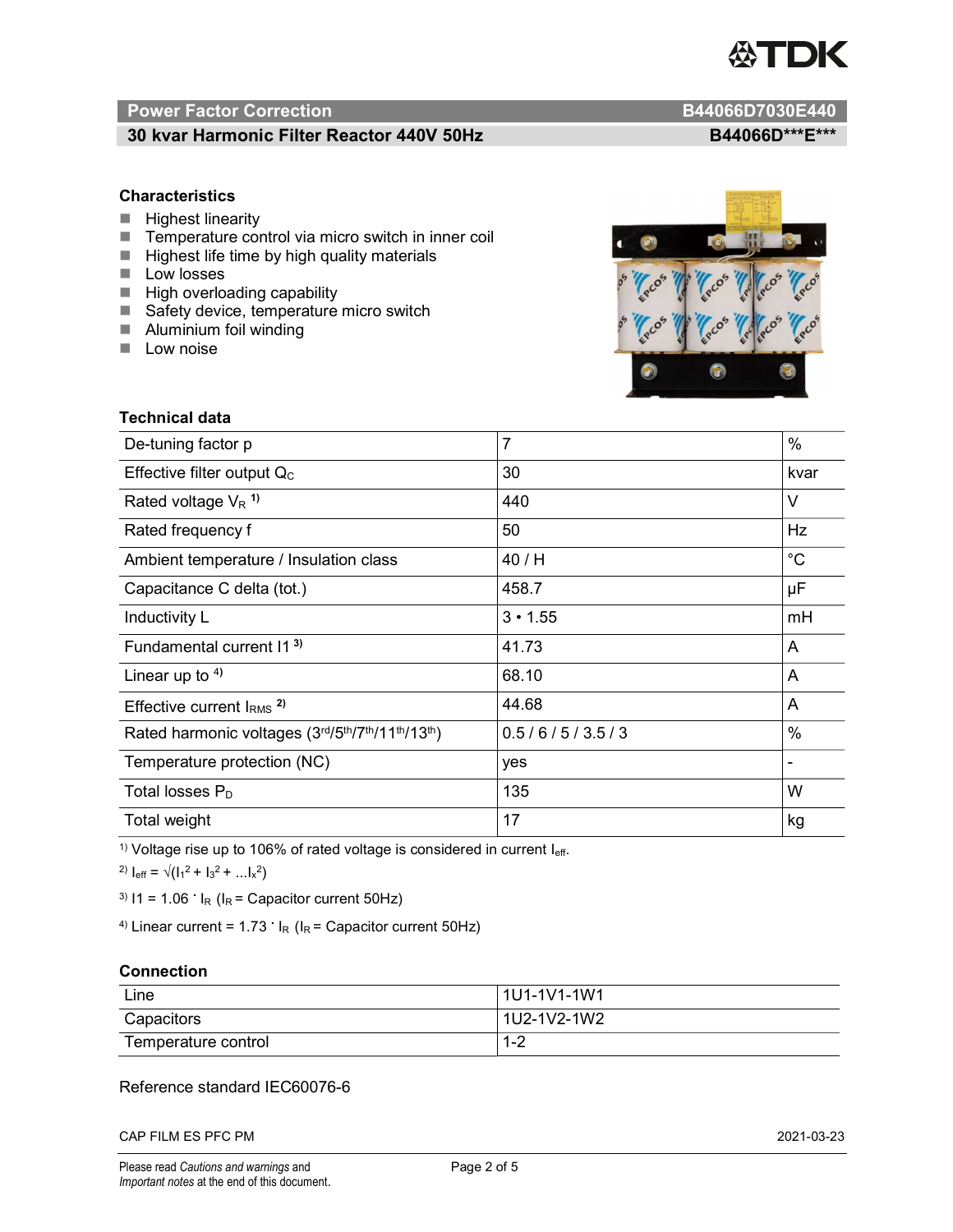

#### Power Factor Correction and B44066D7030E440

# 30 kvar Harmonic Filter Reactor 440V 50Hz BA4066D\*\*\*E\*\*\*

### Dimensional drawings



#### **Dimensions**

| L/mm  | 240   | b/mm  | 112  |
|-------|-------|-------|------|
| H/mm  | 205   | e/mm  | 84±5 |
| W/mm  | 140±5 | d1/mm | 10.8 |
| 11/mm | 205   | d2/mm | 15.5 |
| 12/mm | 205   | A     | 175  |
| n1/mm | 150   | B     | 95   |
| n2/mm | 98±3  | Ø     | 8.5  |

#### Cautions and warnings

- Do not install the reactor in case of any visible damages.
- $\blacksquare$  Installation must be done by skilled personnel only.
- Do not use or store harmonic filter reactors in corrosive atmosphere, especially where chloride gas, sulphide gas, acid, alkali, salt or similar substances are present.
- Do not touch the device during operation: all electrically active parts of this equipment such as windings, electronic components, leads, fuses and terminals carry a dangerous voltage which can lead to burns or electric shock.
- Covers which protect these electrically active parts from being touched must not be opened or removed during operation.
- Before any assembly or maintenance work is started, all installations and equipment must be disconnected from the power source.
- Noncompliance with these instructions may lead to death, serious injury or major damage to equipment.

FAILURE TO FOLLOW CAUTIONS MAY RESULT, WORST CASE, IN PREMATURE FAILURES OR PHYSICAL INJURY.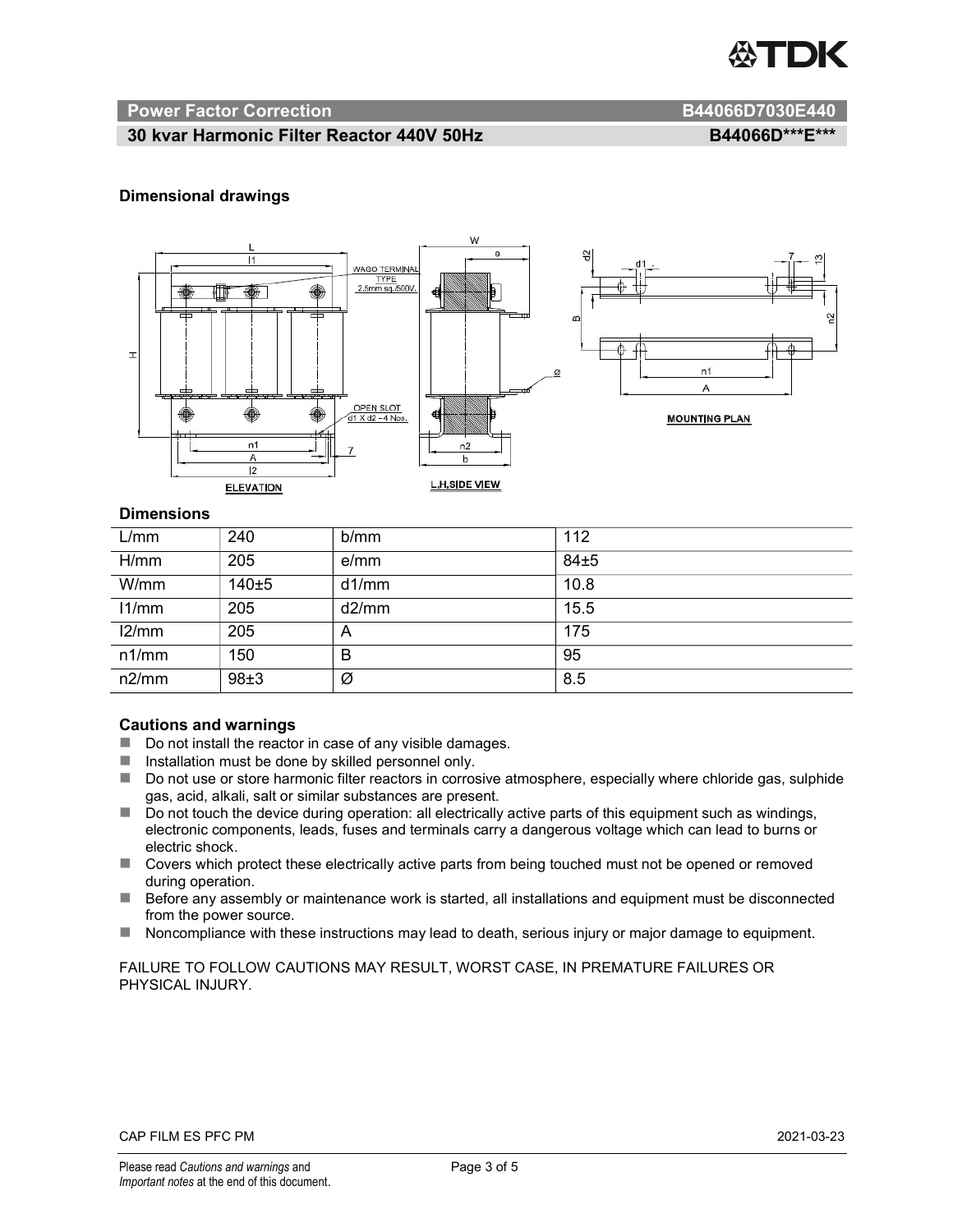

# Power Factor Correction **B44066D7030E440**

# 30 kvar Harmonic Filter Reactor 440V 50Hz BA4066D\*\*\*E\*\*\*

The following applies to all products named in this publication:

- 1. Some parts of this publication contain statements about the suitability of our products for certain areas of application. These statements are based on our knowledge of typical requirements that are often placed on our products in the areas of application concerned. We nevertheless expressly point out that such statements cannot be regarded as binding statements about the suitability of our products for a particular customer application. As a rule we are either unfamiliar with individual customer applications or less familiar with them than the customers themselves. For these reasons, it is always ultimately incumbent on the customer to check and decide whether a product with the properties described in the product specification is suitable for use in a particular customer application.
- 2. We also point out that in individual cases, a malfunction of electronic components or failure before the end of their usual service life cannot be completely ruled out in the current state of the art, even if they are operated as specified. In customer applications requiring a very high level of operational safety and especially in customer applications in which the malfunction or failure of an electronic component could endanger human life or health (e.g. in accident prevention or life-saving systems), it must therefore be ensured by means of suitable design of the customer application or other action taken by the customer (e.g. installation of protective circuitry or redundancy) that no injury or damage is sustained by third parties in the event of malfunction or failure of an electronic component.
- 3. The warnings, cautions and product-specific notes must be observed.
- 4. In order to satisfy certain technical requirements, some of the products described in this publication may contain substances subject to restrictions in certain jurisdictions (e.g. because they are classed as hazardous). Useful information on this will be found in our Material Data Sheets on the Internet (www.tdk-electronics.tdk.com/material). Should you have any more detailed questions, please contact our sales offices.
- 5. We constantly strive to improve our products. Consequently, the products described in this publication may change from time to time. The same is true of the corresponding product specifications. Please check therefore to what extent product descriptions and specifications contained in this publication are still applicable before or when you place an order.

We also reserve the right to discontinue production and delivery of products. Consequently, we cannot guarantee that all products named in this publication will always be available. The aforementioned does not apply in the case of individual agreements deviating from the foregoing for customer-specific products.

- 6. Unless otherwise agreed in individual contracts, all orders are subject to our General Terms and Conditions of Supply.
- 7. Our manufacturing sites serving the automotive business apply the IATF 16949 standard. The IATF certifications confirm our compliance with requirements regarding the quality management system in the automotive industry. Referring to customer requirements and customer specific requirements ("CSR") TDK always has and will continue to have the policy of respecting individual agreements. Even if IATF 16949 may appear to support the acceptance of unilateral requirements, we hereby like to emphasize that only requirements mutually agreed upon can and will be implemented in our Quality Management System. For clarification purposes we like to point out that obligations from IATF 16949 shall only become legally binding if individually agreed upon.